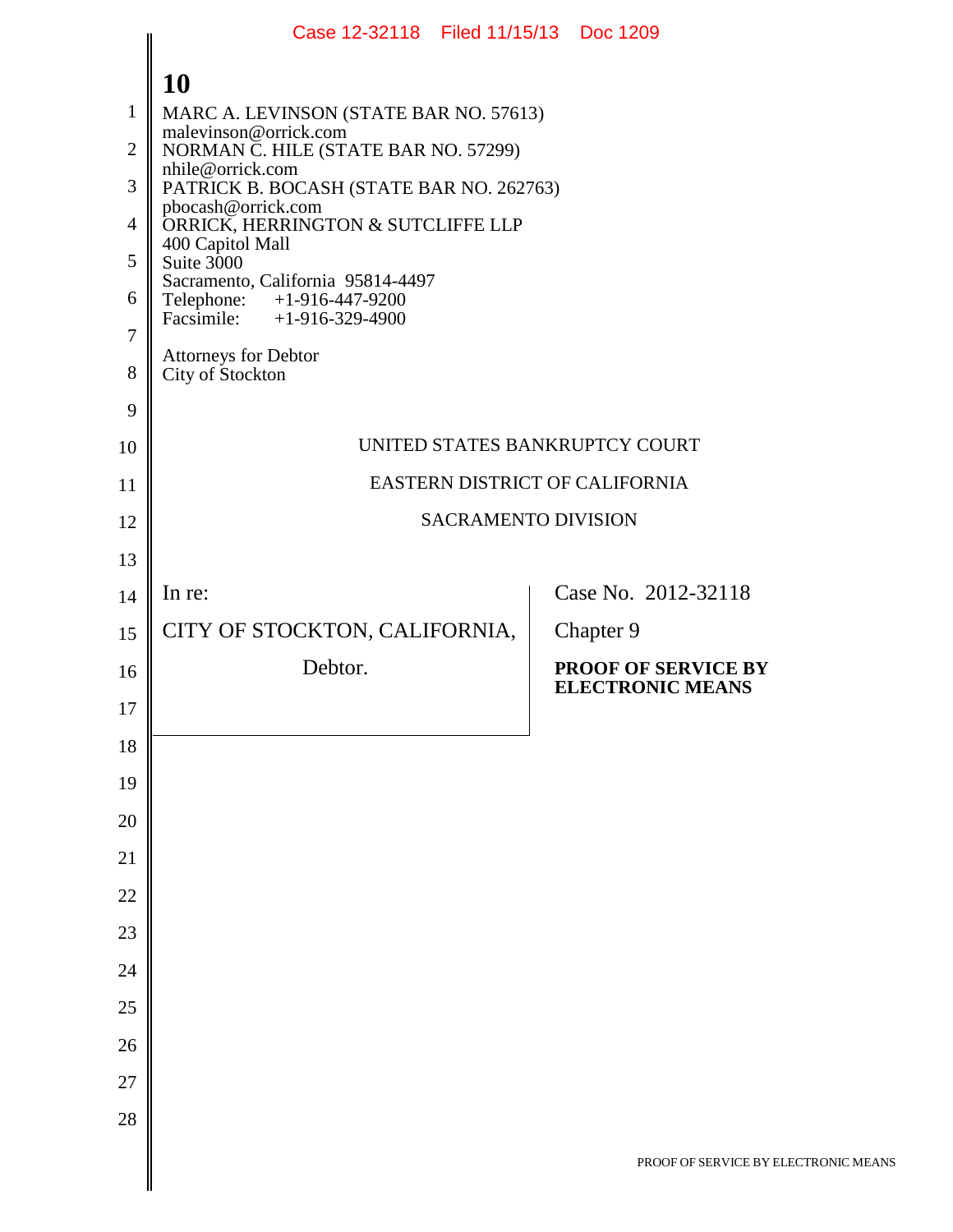|                | Case 12-32118 Filed 11/15/13 Doc 1209                                                                                                                                            |
|----------------|----------------------------------------------------------------------------------------------------------------------------------------------------------------------------------|
| $\mathbf{1}$   | I am a citizen of the United States, more than eighteen years old and not a party to this                                                                                        |
| $\overline{2}$ | action. My place of employment and business address is 400 Capitol Mall, Suite 3000,                                                                                             |
| 3              | Sacramento, California 95814.                                                                                                                                                    |
| $\overline{4}$ |                                                                                                                                                                                  |
|                | On November 15, 2013, I served the foregoing:                                                                                                                                    |
| 5              | <b>CITY'S SUBMISSION OF REDLINED COMPARISON OF THE FIRST</b><br>1.<br>AMENDED PLAN FOR THE ADJUSTMENT OF DEBTS OF CITY OF STOCKTON,                                              |
| 6              | <b>CALIFORNIA, DATED NOVEMBER 15, 2013 AND THE PLAN FOR THE</b><br>ADJUSTMENT OF DEBTS OF CITY OF STOCKTON, CALIFORNIA, DATED                                                    |
| $\tau$         | <b>OCTOBER 10, 2013, AND</b>                                                                                                                                                     |
| 8              | CITY'S SUBMISSION OF REDLINED COMPARISON OF THE<br>2.<br>DISCLOSURE STATEMENT WITH RESPECT TO THE FIRST AMENDED PLAN FOR                                                         |
| 9              | THE ADJUSTMENT OF DEBTS OF CITY OF STOCKTON, CALIFORNIA, DATED                                                                                                                   |
| 10             | NOVEMBER 15, 2013 AND THE DISCLOSURE STATEMENT WITH RESPECT TO<br>THE PLAN FOR THE ADJUSTMENT OF DEBTS OF CITY OF STOCKTON,                                                      |
| 11             | <b>CALIFORNIA, DATED OCTOBER 10, 2013</b>                                                                                                                                        |
| 12             | by transmitting electronically to the email addresses set forth below pursuant to Fed. R.<br>Civ. P. $5(b)(2)(E)$ :                                                              |
| 13             | Antonia.Darling@usdoj.gov;John.Luebberke@stocktongov.com;RKaplan@jmbm.com;                                                                                                       |
| 14             | NDeLancie@jmbm.com; lucinda.hruska-claeys@wellsfargo.com; wkannel@mintz.com;<br>rmoche@mintz.com; jim.barry@dexia-us.com; marcus.wendehog@dexia-us.com;                          |
| 15             | rkampfner@whitecase.com; john.jordan@nationalpfg.com; matthew.cohn@optinuityar.com;<br>gary.saunders@optinuityar.com; hhorn@assuredguaranty.com; klyons@assuredguaranty.com;     |
| 16             | tworkman@assuredguaranty.com; etashman@sidley.com; jbjork@sidley.com;<br>gina_ratto@calpers.ca.gov; dee@goyette-assoc.com; deecon45@aol.com; swim@goyette-                       |
| 17             | assoc.com; AlanD3370@aol.com; dave@mastagni.com; davidm@mastagni.com;                                                                                                            |
|                | cplatten@wmprlaw.com; mrenner@wmprlaw.com; kim@goyette-assoc.com;<br>joerose@joeroselaw.com; jsantella@oe3.org; meggener@oe3.org; dwane.milnes@sbcglobal.net;                    |
| 18             | sfelderstein@ffwplaw.com; jrios@ffwplaw.com; jniemann@ffwplaw.com; mgowdy@frk.com;<br>jjohnston@jonesday.com; matthew.troy@usdoj.gov; hiltonwilliams@paulhastings.com;           |
| 19             | tomcounts@paulhastings.com; kburrows@crla.org; dcollins@pilpca.org; slmartinez@wclp.org;<br>shaffner@wclp.org; solson@seyfarth.com; jdejonker@seyfarth.com; mgardener@mintz.com; |
| 20             | awalker@mintz.com; jdavis@mintz.com; avobrient@mintz.com; donna@parkinsonphinney.com;<br>tom@parkinsonphinney.com; Neal.Lutterman@stocktongov.com; gneal@sidley.com;             |
| 21             | Olivia@joeroselaw.com; Jerry.Blair@doj.ca.gov; lfujiu@whitecase.com; jmorse@jonesday.com;<br>vanroolaw@gmail.com; moyeds@sec.gov; gfreeman@sheppardmullin.com;                   |
| 22             | mlauter@sheppardmullin.com; Abeles.Jerry@arentfox.com; ramseylaw@sbcglobal.net;                                                                                                  |
| 23             | rileywalter@w2lg.com; jmorse@jonesday.com; jlavinsky@hansonbridgett.com;<br>gfreeman@sheppardmullin.com; mlauter@sheppardmullin.com; hnevins@hsmlaw.com;                         |
| 24             | Michael.lubic@klgates.com; brett.bissett@klgates.com; jhansenlaw101@gmail.com;<br>wdahl@DahlLaw.net; cdahl@DahlLaw.net; abreisinger@DahlLaw.net; dnealy@whitecase.com;           |
| 25             | ploone@frk.com; jbuchman@bwslaw.com; drallis@sulmeyerlaw.com; hkevane@pszjlaw.com;<br>ccraige@sidley.com; mkilgore@up.com; sdlanka@up.com; michael.gearin@klgates.com;           |
| 26             | michael.ryan@klgates.com; marc.cohen@kayescholer.com; alicia.clough@kayescholer.com;<br>plaurin@btlaw.com; mjs@mjsimonlaw.com; joelsner@weintraub.com; fredburnside@dwt.com;     |
| 27             | hughmccullough@dwt.com; andrewpatterson@dwt.com; fpachecolaw@clearwire.net;<br>Malcolm.McDuffie@unionbank.com; auyeda@bmkattorneys.com; mail@MrHopp.com;                         |
|                | kdenniston@schiffhardin.com; jeaton@schiffhardin.com; chris.cox@weil.com;                                                                                                        |
| 28             |                                                                                                                                                                                  |
|                | PROOF OF SERVICE BY ELECTRONIC MEANS<br>$-2-$                                                                                                                                    |
|                |                                                                                                                                                                                  |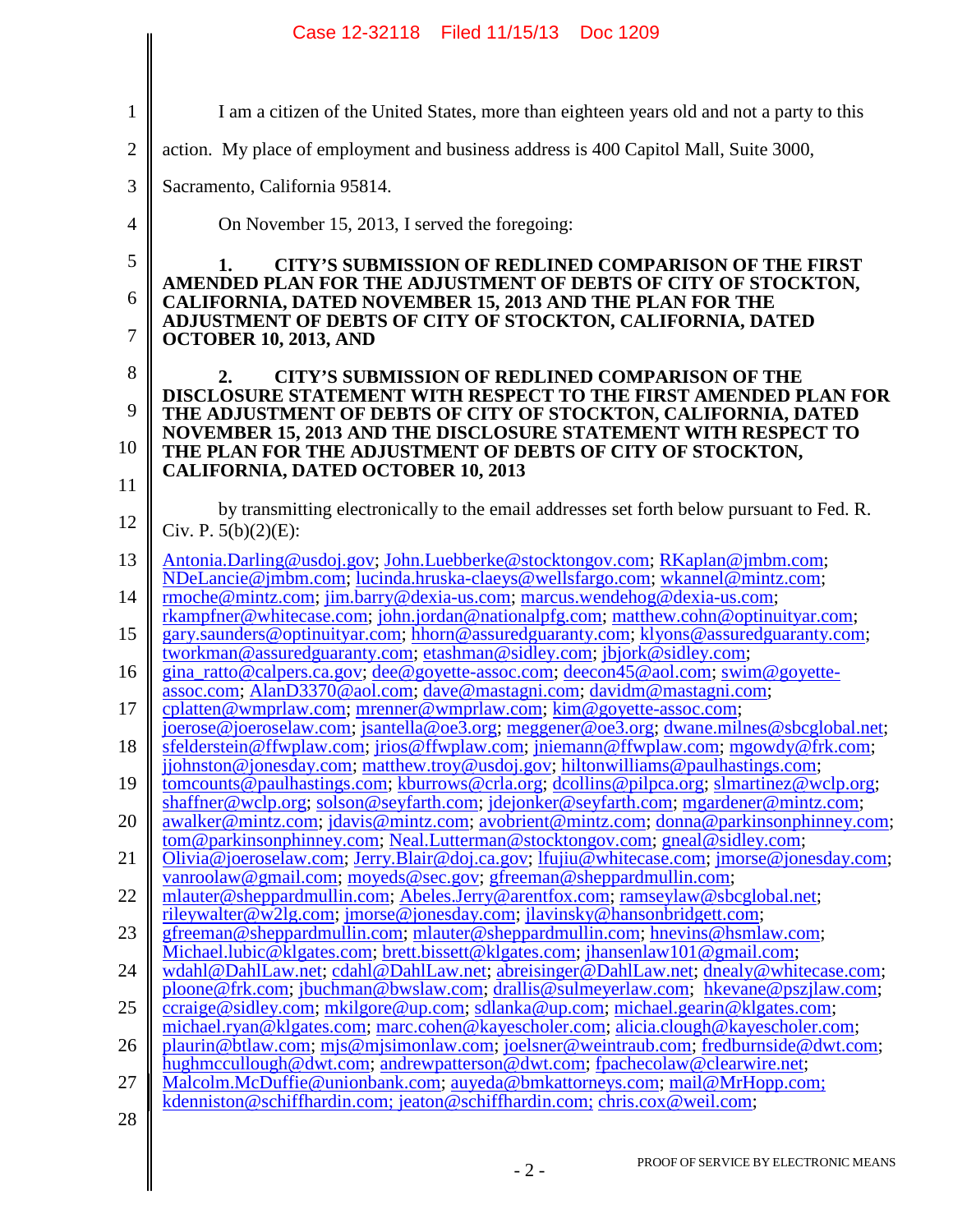| Case 12-32118 Filed 11/15/13<br>Doc 1209                                                                 |
|----------------------------------------------------------------------------------------------------------|
| debra.dandeneau@weil.com; Marcia.goldstein@weil.com; voslaw@aol.com;                                     |
| MAdams@Mayallaw.com; pjrhodes@philrhodeslaw.com                                                          |
| <b>Parties Requesting Special Notice:</b>                                                                |
| Antonia G. Darling, Assistant U.S. Trustee<br>U.S. Department of Justice, Office of the U.S. Trustee     |
| Email: Antonia.Darling@usdoj.gov<br><b>Attorneys for Ambac Assurance Corp.</b>                           |
| c/o Jerrold E. Abeles<br><b>Arent Fox LLP</b>                                                            |
| Email: Abeles.Jerry@arentfox.com                                                                         |
| <b>Attorneys for Kemper Sports Management, Inc.</b><br>Union Bank, N.A.<br>c/o Special Assets Department |
| Email: $(?)$                                                                                             |
| Union Bank, N.A.<br>c/o Robert B. Kaplan, Esq.                                                           |
| c/o Nick De Lancie, Esq.<br>Jeffer Mangels Butler & Mitchell LLP                                         |
| Email: $RKaplan@jmbm.com$<br>Email: NDeLancie@jmbm.com                                                   |
| <b>Attorneys for Creditor Waste Management</b>                                                           |
| Hefner, Stark & Marois, LLP<br>c/o Howard S. Nevins, Esq.                                                |
| Email: hnevins@hsmlaw.com;                                                                               |
| <b>Wells Fargo Bank, National Association</b>                                                            |
| c/o Lucinda Hruska<br>Email: lucinda.hruska-claeys@wellsfargo.com                                        |
| <b>Wells Fargo Bank, National Association</b><br>Mintz, Levin, Cohn, Ferris, Glovsky and Popeo, P.C.     |
| c/o William W. Kannel, Esq.<br>Richard H. Moche, Esq.                                                    |
| Michael S. Gardener, Esq.                                                                                |
| Adrienne K. Walker, Esq.<br>Email: wkannel@mintz.com                                                     |
| rmoche@mintz.com<br>mgardener@mintz.com                                                                  |
| awalker@mintz.com                                                                                        |
| Wells Fargo Bank, National Assn, as Indenture Trustee<br>c/o Jeffry A. Davis, Esq.                       |
| Abigail V. O'Brient, Esq.<br>Mintz Levin Cohn Ferris Glovsky and Popeo, P.C.                             |
| Email: jdavis@mintz.com<br>avobrient@mintz.com                                                           |
| <b>Dexia Credit Local</b>                                                                                |
| c/o Jim Barry, Esq.<br>c/o Marcus Wendehog, Esq.                                                         |
| <b>PROOF OF SERVICE</b><br>$-3-$                                                                         |
|                                                                                                          |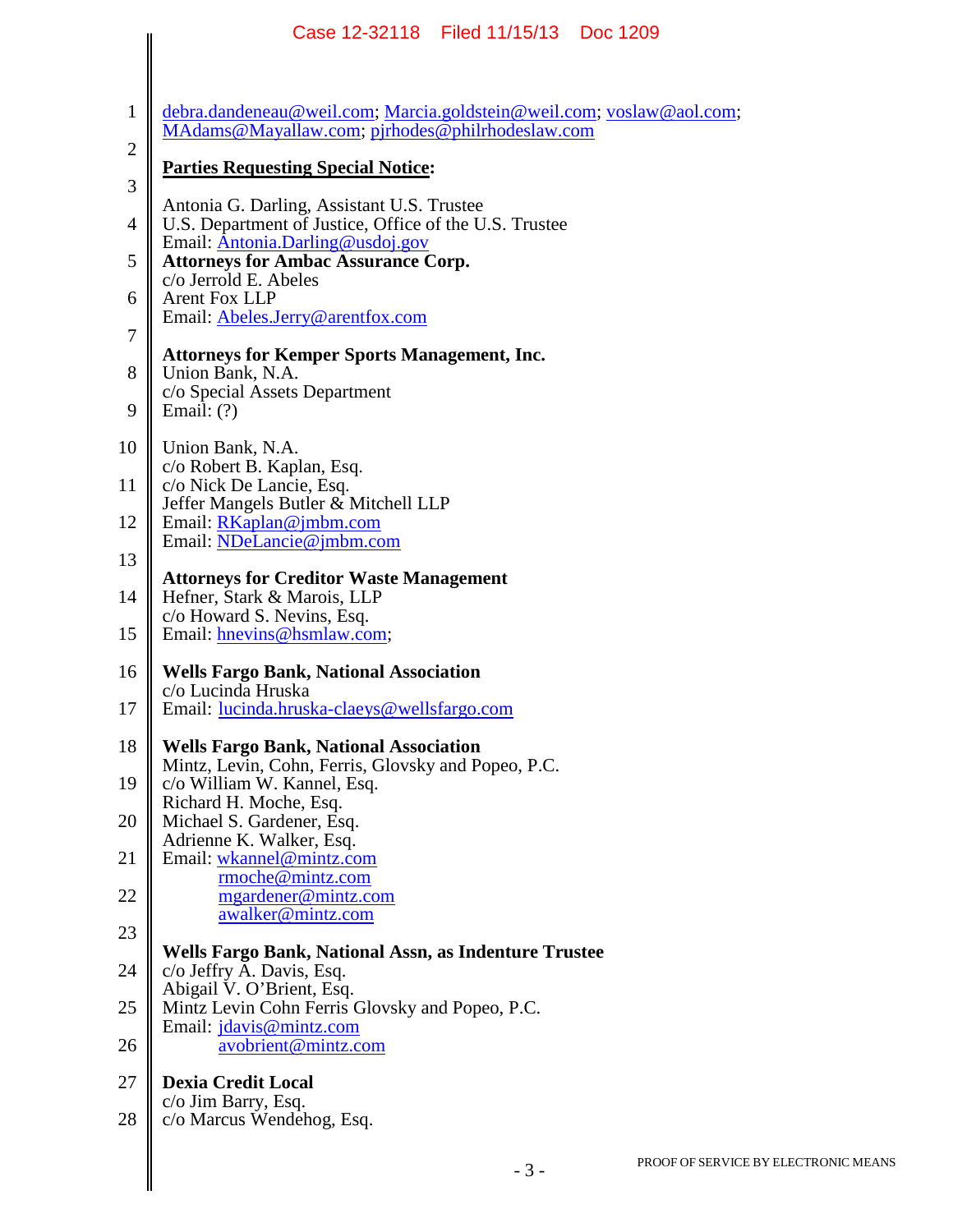|                | Case 12-32118   Filed 11/15/13<br>Doc 1209                                                                      |
|----------------|-----------------------------------------------------------------------------------------------------------------|
|                |                                                                                                                 |
| $\mathbf{1}$   | Email: jim.barry@dexia-us.com                                                                                   |
| $\overline{2}$ | Email: marcus.wendehog@dexia-us.com                                                                             |
| 3              | <b>Dexia Credit Local</b><br>c/o Roberto J. Kampfner, Esq.                                                      |
| $\overline{4}$ | Lauren C. Fujiu<br>David C. Nealy                                                                               |
| 5              | White & Case LLP<br>Email: rkampfner@whitecase.com                                                              |
| 6              | lfujiu@whitecase.com;<br>dnealy@whitecase.com                                                                   |
| 7              | <b>National Public Finance Guarantee Corporation</b>                                                            |
| 8              | c/o John Jordan, Managing Director - Portfolio Surveillance<br>Email: john.jordan@nationalpfg.com               |
| 9              | <b>Optinuity Alliance Resources Corporation</b>                                                                 |
| 10             | $c/\overline{o}$ Matthew A. Cohn<br>Gary Saunders, Esq., Deputy General Counsel, Director & Assistant Secretary |
| 11             | Email: matthew.cohn@optinuityar.com<br>Email: gary.saunders@optinuityar.com                                     |
| 12             | Assured Guaranty Corp. and Assured Guaranty Municipal Corp.                                                     |
| 13             | c/o Holly Horn<br>Kevin Lyons                                                                                   |
| 14             | <b>Terence Workman</b><br>Christina M. Craige                                                                   |
| 15             | Email: ccraige@sidley.com<br>hhorn@assuredguaranty.com                                                          |
| 16             | klyons@assuredguaranty.com                                                                                      |
|                | tworkman@assuredguaranty.com                                                                                    |
| 17             | <b>Assured Guaranty</b><br>c/o Eric D. Tashman, Esq.                                                            |
| 18             | <b>Sidley Austin LLP</b><br>Email: etashman@sidley.com                                                          |
| 19             | <b>Assured Guaranty</b>                                                                                         |
| 20             | c/o Jeffrey E. Bjork, Esq.<br><b>Sidley Austin LLP</b>                                                          |
| 21             | 555 West Fifth Street<br>Los Angeles, CA 90013                                                                  |
| 22             | Email: jbjork@sidley.com                                                                                        |
| 23             | CalPERS, as follows:<br>California Public Employees Retirement System                                           |
| 24             | c/o Gina Ratto, Esq., CalPERS' Deputy Counsel<br>Lincoln Plaza North                                            |
| 25             | Email: gina_ratto@calpers.ca.gov                                                                                |
| 26             | California Public Employees Retirement System<br><b>K&amp;L Gates LLP</b>                                       |
| 27             | c/o Michael B. Lubic<br>c/o Brett D. Bissett                                                                    |
| 28             |                                                                                                                 |
|                | PROOF OF SERVICE B<br>$-4-$                                                                                     |
|                |                                                                                                                 |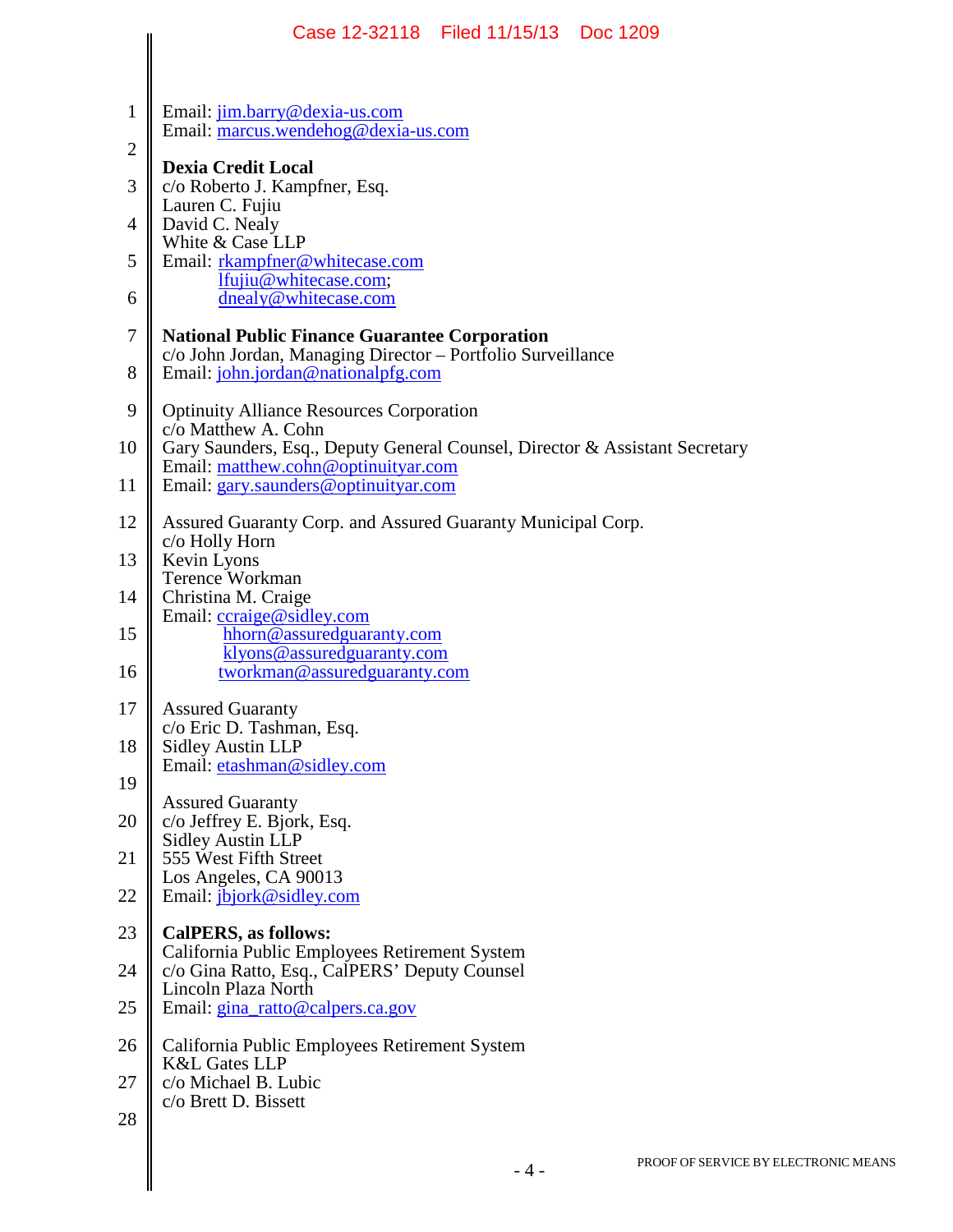|                | Case 12-32118   Filed 11/15/13   Doc 1209                                                   |       |     |
|----------------|---------------------------------------------------------------------------------------------|-------|-----|
| $\mathbf{1}$   | c/o Michael J. Gearin                                                                       |       |     |
|                | c/o Michael K. Ryan                                                                         |       |     |
| $\overline{2}$ | Email: Michael.lubic@klgates.com<br>Brett.bissett@klgates.com                               |       |     |
| 3              | Michael.gearin@klgates.com<br>Michael.ryan@klgates.com                                      |       |     |
| 4              | <b>Counsel for SPMA, as follows:</b>                                                        |       |     |
| 5              | <b>Stockton Police Management Association</b>                                               |       |     |
| 6              | c/o Dee Contreras, Esq.<br>Goyette & Associates, Inc.                                       |       |     |
| 7              | Email: dee@goyette-assoc.com<br>deecon45@aol.com                                            |       |     |
| 8              |                                                                                             |       |     |
| 9              | The Labor Representative for the SPMA, as follows:                                          |       |     |
| 10             | <b>Stockton Police Management Association</b><br>c/o David Swim                             |       |     |
| 11             | Goyette & Associates, Inc.<br>Email: swim@goyette-assoc.com                                 |       |     |
| 12             | <b>Counsel for SPOA, as follows:</b>                                                        |       |     |
| 13             | <b>Stockton Police Officers' Association</b><br>Email: donna@parkinsonphinney.com           |       |     |
| 14             | Email: tom@parkinsonpinney.com                                                              |       |     |
| 15             | <b>Stockton Police Officers' Association</b><br>c/o Alan C. Davis, Esq.                     |       |     |
| 16             | Davis and Reno<br>Email: AlanD3370@aol.com                                                  |       |     |
| 17             | <b>Stockton Police Officers' Association</b>                                                |       |     |
|                | c/o David E. Mastagni, Jr., Esq.                                                            |       |     |
| 18             | Mastagni, Holstedt, Amick, Miller & Johnsen<br>Email: dave@mastagni.com                     |       |     |
| 19             | davidm@mastagni.com                                                                         |       |     |
| 20             | <b>Counsel for SFMU, as follows:</b><br><b>Stockton Fire Management Unit</b>                |       |     |
| 21             | c/o Christopher E. Platten, Esq.<br>Mark Renner, Esq.                                       |       |     |
| 22             | Email: cplatten@wmprlaw.com                                                                 |       |     |
| 23             | mrenner@wmprlaw.com                                                                         |       |     |
| 24             | <b>Counsel for IAFF, as follows:</b><br>International Association of Firefighters Local 456 |       |     |
| 25             | c/o Christopher E. Platten, Esq.<br>Mark Renner, Esq.                                       |       |     |
| 26             | Wylie, McBride, Platten & Renner<br>Email: cplatten@wmprlaw.com                             |       |     |
| 27             | Email: <u>mrenner@wmprlaw.com</u>                                                           |       |     |
| 28             | <b>Counsel for SMMSLU, as follows:</b><br>Stockton Mid-Management/Supervisory Level Unit    |       |     |
|                |                                                                                             |       | PRC |
|                |                                                                                             | $-5-$ |     |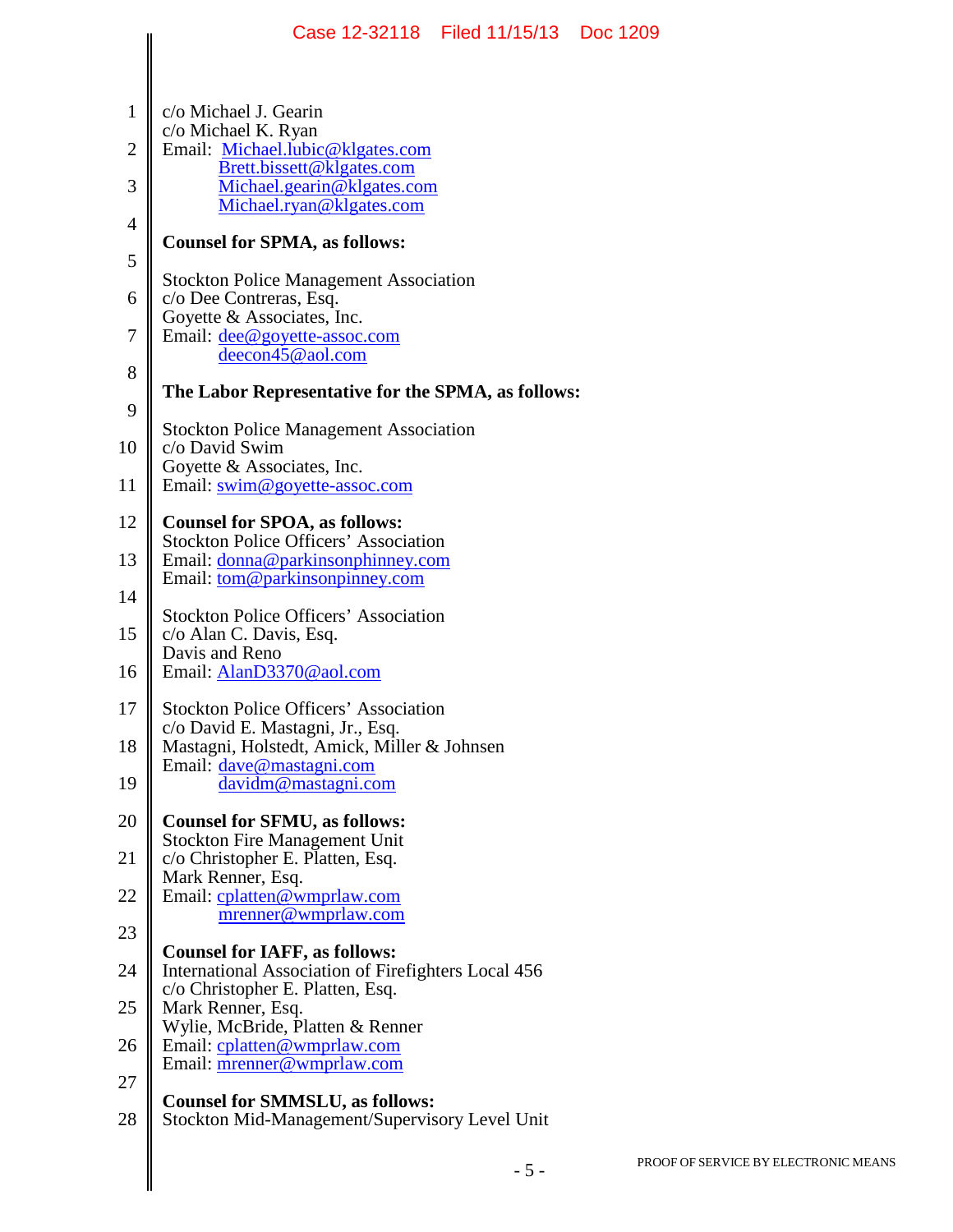|                                                                | Case 12-32118 Filed 11/15/13 Doc 1209                                                                                                                                                                                                                                                                                                                                                                                                                             |
|----------------------------------------------------------------|-------------------------------------------------------------------------------------------------------------------------------------------------------------------------------------------------------------------------------------------------------------------------------------------------------------------------------------------------------------------------------------------------------------------------------------------------------------------|
| 1<br>$\overline{2}$<br>3<br>$\overline{4}$<br>5<br>6<br>7<br>8 | c/o Dee Contreras, Esq.<br>Goyette & Associates, Inc.<br>Email: dee@goyette-assoc.com<br>deecon45@aol.com<br>The Labor Representative for SMMSLU, as follows:<br>Stockton Mid-Management/Supervisory Level Unit<br>c/o Kim Gillingham<br>Email: kim@goyette-assoc.com<br><b>Counsel for SCEA, as follows:</b><br><b>Stockton City Employees' Association</b><br>c/o Joseph W. Rose, Esq.<br>Rose Law Firm P.C., Attorneys at Law<br>Email: joerose@joeroselaw.com |
| 9                                                              | Olivia@joeroselaw.com                                                                                                                                                                                                                                                                                                                                                                                                                                             |
| 10                                                             | OE3, as follows:<br><b>Operating Engineers Local 3</b>                                                                                                                                                                                                                                                                                                                                                                                                            |
| 11                                                             | $c$ /o Joe Santella, Business Representative for O & M and Water Supervisory<br>Email: jsantella@oe3.org                                                                                                                                                                                                                                                                                                                                                          |
| 12                                                             | <b>Operating Engineers Local 3</b><br>Public Employee Division, Stockton<br>c/o Michael Eggener, Business Representative for Trades and Maintenance                                                                                                                                                                                                                                                                                                               |
| 13                                                             | Email: $meggener@oe3.org$                                                                                                                                                                                                                                                                                                                                                                                                                                         |
| 14                                                             | <b>ARECOS, as follows:</b><br>Association of Retired Employees of the City of Stockton                                                                                                                                                                                                                                                                                                                                                                            |
| 15                                                             | c/o Dwane Milnes, President<br>Email: dwane.milnes@sbcglobal.net                                                                                                                                                                                                                                                                                                                                                                                                  |
| 16                                                             | Steven Felderstein, Esq.                                                                                                                                                                                                                                                                                                                                                                                                                                          |
| 17<br>18                                                       | Jake Rios, Esq.<br>Jennifer Niemann, Esq.<br>Felderstein Fitzgerald Willoughby & Pascuzzi LLP                                                                                                                                                                                                                                                                                                                                                                     |
| 19                                                             | Email: sfelderstein@ffwplaw.com<br>jrios@ffwplaw.com<br>jniemann@ffwplaw.com                                                                                                                                                                                                                                                                                                                                                                                      |
| 20                                                             | <b>Franklin Advisers, as follows:</b>                                                                                                                                                                                                                                                                                                                                                                                                                             |
| 21                                                             | Franklin Advisers, Inc.<br>c/o J. Matthew Gowdy, Esq., Associate General Counsel                                                                                                                                                                                                                                                                                                                                                                                  |
| 22                                                             | Piret Loone, Esq.<br>One Franklin Parkway                                                                                                                                                                                                                                                                                                                                                                                                                         |
| 23<br>24                                                       | Email: mgowdy@frk.com<br>ploone@frk.com                                                                                                                                                                                                                                                                                                                                                                                                                           |
|                                                                | <b>Counsel for Franklin Advisers, Inc. as follows:</b>                                                                                                                                                                                                                                                                                                                                                                                                            |
| 25<br>26                                                       | Franklin Advisers, Inc.<br>c/o Jones Day<br>James O. Johnston, Esq.                                                                                                                                                                                                                                                                                                                                                                                               |
| 27                                                             | Joshua D. Morse, Esq.<br>Email: jmorse@jonesday.com                                                                                                                                                                                                                                                                                                                                                                                                               |
| 28                                                             | Email: jjohnston@jonesday.com<br><b>Counsel for HUD, as follows:</b>                                                                                                                                                                                                                                                                                                                                                                                              |
|                                                                | PROOF OF SERVI<br>$-6-$                                                                                                                                                                                                                                                                                                                                                                                                                                           |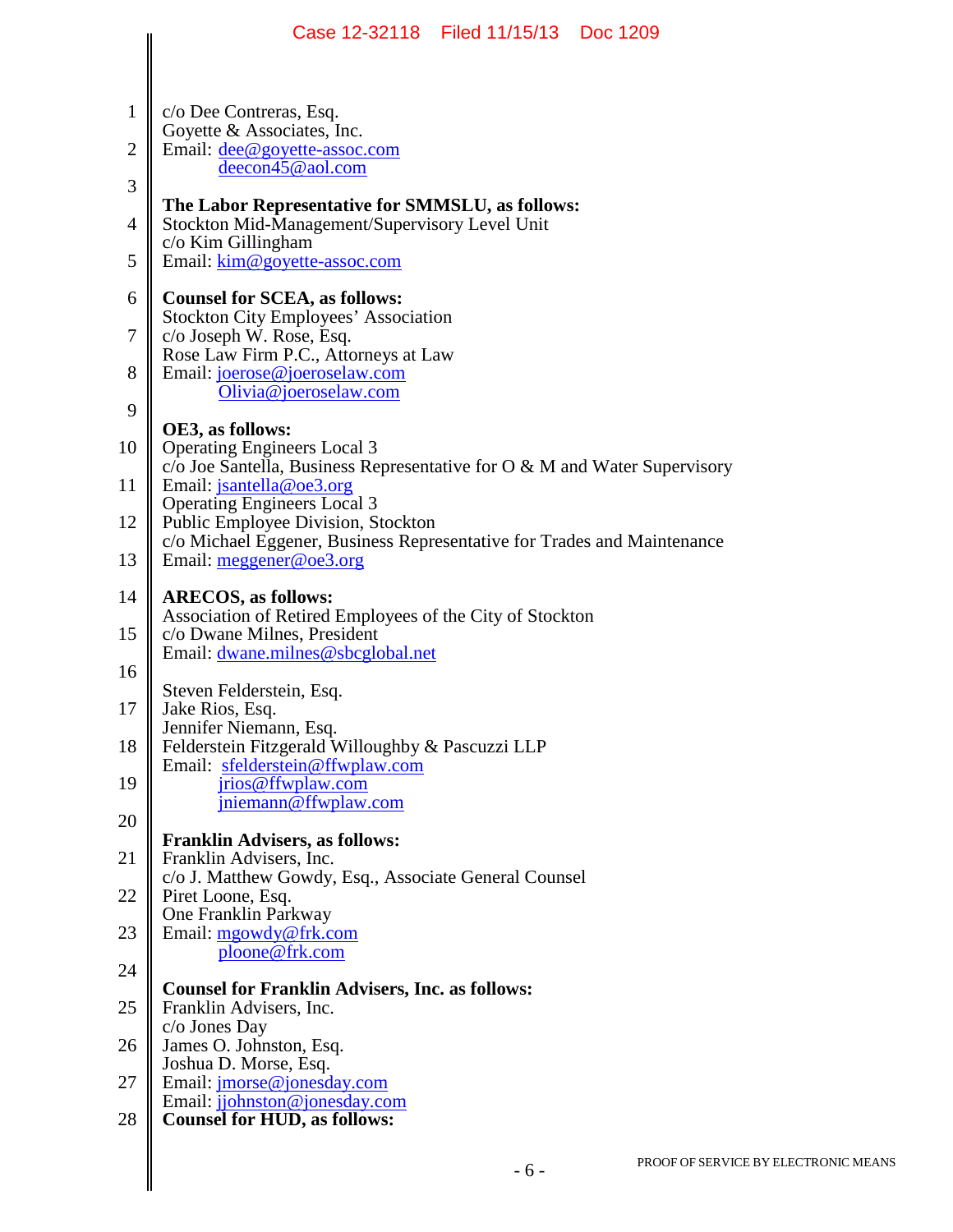|                                | Case 12-32118 Filed 11/15/13 Doc 1209                                                                                   |
|--------------------------------|-------------------------------------------------------------------------------------------------------------------------|
|                                |                                                                                                                         |
| $\mathbf{1}$<br>$\overline{c}$ | United States Department of Housing and Urban Development<br>c/o Matthew J. Troy, Esq.<br>Email: matthew.troy@usdoj.gov |
| 3                              | <b>Counsel for HJTA, as follows:</b>                                                                                    |
| 4                              | Howard Jarvis Taxpayers Association<br>c/o James Watson                                                                 |
| 5                              | Email: $(?)$                                                                                                            |
|                                | Counsel for the PJC, as follows:                                                                                        |
| 6                              | <b>Price Judgment Creditors</b><br>c/o Hilton S. Williams, Esq.                                                         |
| 7                              | Thomas A. Counts, Esq.<br>Paul Hastings LLP                                                                             |
| 8                              | Email: hiltonwilliams@paulhastings.com<br>Email: tomcounts@paulhastings.com                                             |
| 9                              | <b>Price Judgment Creditors</b>                                                                                         |
| 10                             | c/o Kristina Burrows, Esq.<br>California Rural Legal Assistance, Inc.                                                   |
| 11                             | Email: kburrows@crla.org                                                                                                |
| 12                             | <b>Price Judgment Creditors</b><br>c/o Deborah A. Collins, Esq.                                                         |
| 13                             | California Affordable Housing Law Project of the Public Interest Law Project<br>Email: dcollins@pilpca.org              |
| 14                             | <b>Price Judgment Creditors</b>                                                                                         |
| 15                             | c/o S. Lynn Martinez, Esq.<br>Western Center on Law & Poverty                                                           |
| 16                             | Email: slmartinez@wclp.org<br>shaffner@wclp.org                                                                         |
| 17                             |                                                                                                                         |
| 18                             | <b>Attorneys for Kemper Sports Management, Inc.</b><br>c/o Scott H. Olson, Esq.                                         |
| 19                             | Jason J. DeJonker (Pro Hac Vice pending)<br>Seyfarth Shaw LLP                                                           |
| 20                             | Email: solson@seyfarth.com<br>Email: jdejonker@seyfarth.com                                                             |
| 21                             | Guy S. Neal, Esq.                                                                                                       |
| 22                             | <b>Sidley Austin LLP</b><br>Email: gneal@sidley.com                                                                     |
| 23                             | Neal.Lutterman<br>City of Stockton                                                                                      |
| 24                             | Email: Neal.Lutterman@stocktongov.com                                                                                   |
| 25                             | <b>Department of Boating and Waterways:</b><br>c/o Deputy Attorney General Jeremiah D. Blair                            |
| 26                             | Department of Justice<br>Office of the Attorney General                                                                 |
| 27                             | Email: Jerry.Blair@doj.ca.gov                                                                                           |
| 28                             | <b>Attorneys for Marina Towers LLC</b><br>William A. Van Roo, P.C.                                                      |
|                                | PROOF OF SERVIC<br>$-7-$                                                                                                |
|                                |                                                                                                                         |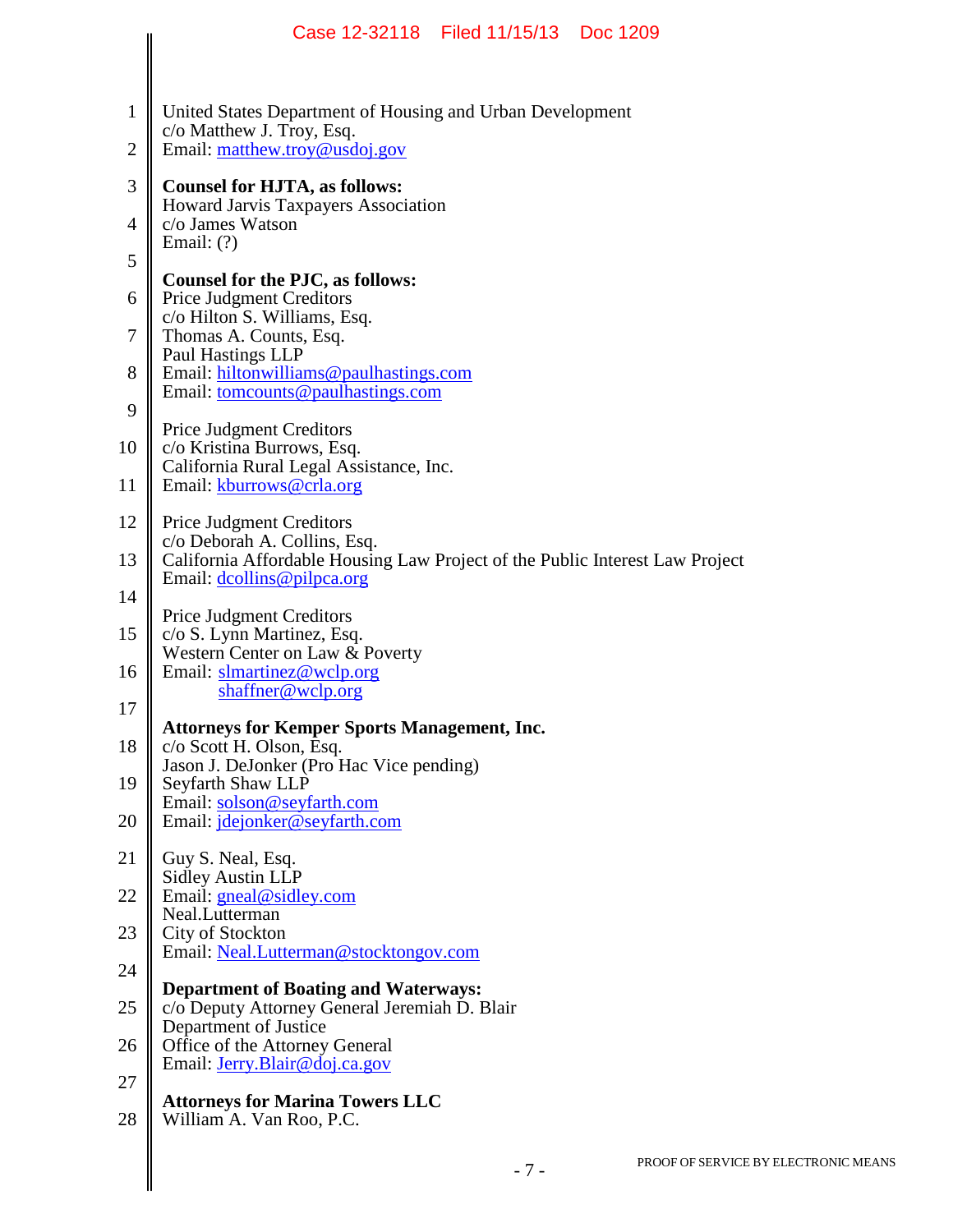|                     | Case 12-32118   Filed 11/15/13   Doc 1209                                                 |     |
|---------------------|-------------------------------------------------------------------------------------------|-----|
|                     |                                                                                           |     |
| $\mathbf{1}$        | c/o William A. Van Roo<br>Email: vanroolaw@gmail.com                                      |     |
| $\overline{2}$<br>3 | United States Securities & Exchange Commission                                            |     |
| $\overline{4}$      | c/o Sarah D. Moyed<br>Email: MoyedS@sec.gov                                               |     |
| 5                   | <b>Banc of America Public Capital Corp.</b><br>c/o Geraldine A. Freeman, Esq.             |     |
| 6                   | Michael M. Lauter, Esq.<br>Sheppard, Mullin, Richter & Hampton LLP                        |     |
| 7                   | Email: gfreeman@sheppardmullin.com<br>mlauter@sheppardmullin.com                          |     |
| 8                   | <b>California Department of Boating and Waterways</b>                                     |     |
| 9                   | c/o Kamala D. Harris, Esq.<br>Sara J. Russell, Esq.<br>Jeremiah D. Blair, Esq.            |     |
| 10                  | <b>Deputy Attorney General</b><br>Email: Jerry.Blair@doj.ca.gov                           |     |
| 11                  | <b>Creditor Bank of Stockton</b>                                                          |     |
| 12                  | c/o Ulrich & Ramsey<br>Bruce E. Ramsey                                                    |     |
| 13                  | ramseylaw@sbcglobal.net                                                                   |     |
| 14<br>15            | <b>Key Government Finance, Inc.</b><br>c/o Hanson Bridgett LLP                            |     |
| 16                  | Jordan A. Lavinsky<br>jlavinsky@hansonbridgett.com                                        |     |
| 17                  | John A. Vos Law Firm<br>c/o John A. Vos                                                   |     |
| 18                  | Email: voslaw@aol.com<br>Stockton Professional Firefighters – Local 456 and               |     |
| 19                  | <b>Operating Engineers Local No. 3</b><br>c/o John T. Hansen, Esq.                        |     |
| 20                  | Email: jhansenlaw101@gmail.com                                                            |     |
| 21                  | C.C. Myers, Inc.<br>c/o Walter R. Dahl                                                    |     |
| 22                  | Candy Dahl<br>Andrew Bria n Reisinger                                                     |     |
| 23                  | Dahl & Dahl<br>Email: wdahl@DahlLaw.net                                                   |     |
| 24                  | cdahl@DahlLaw.net<br>abreisinger@DahlLaw.net                                              |     |
| 25<br>26            | <b>Attorneys for Creditor Cynthia Gail Boyd</b><br>The Law Offices of Bowman & Associates |     |
| 27                  | Email: $(?)$                                                                              |     |
| 28                  | <b>Attorneys for Ronald Hittle</b><br>c/o Mark S. Adams                                   |     |
|                     | $-8-$                                                                                     | PRC |
|                     |                                                                                           |     |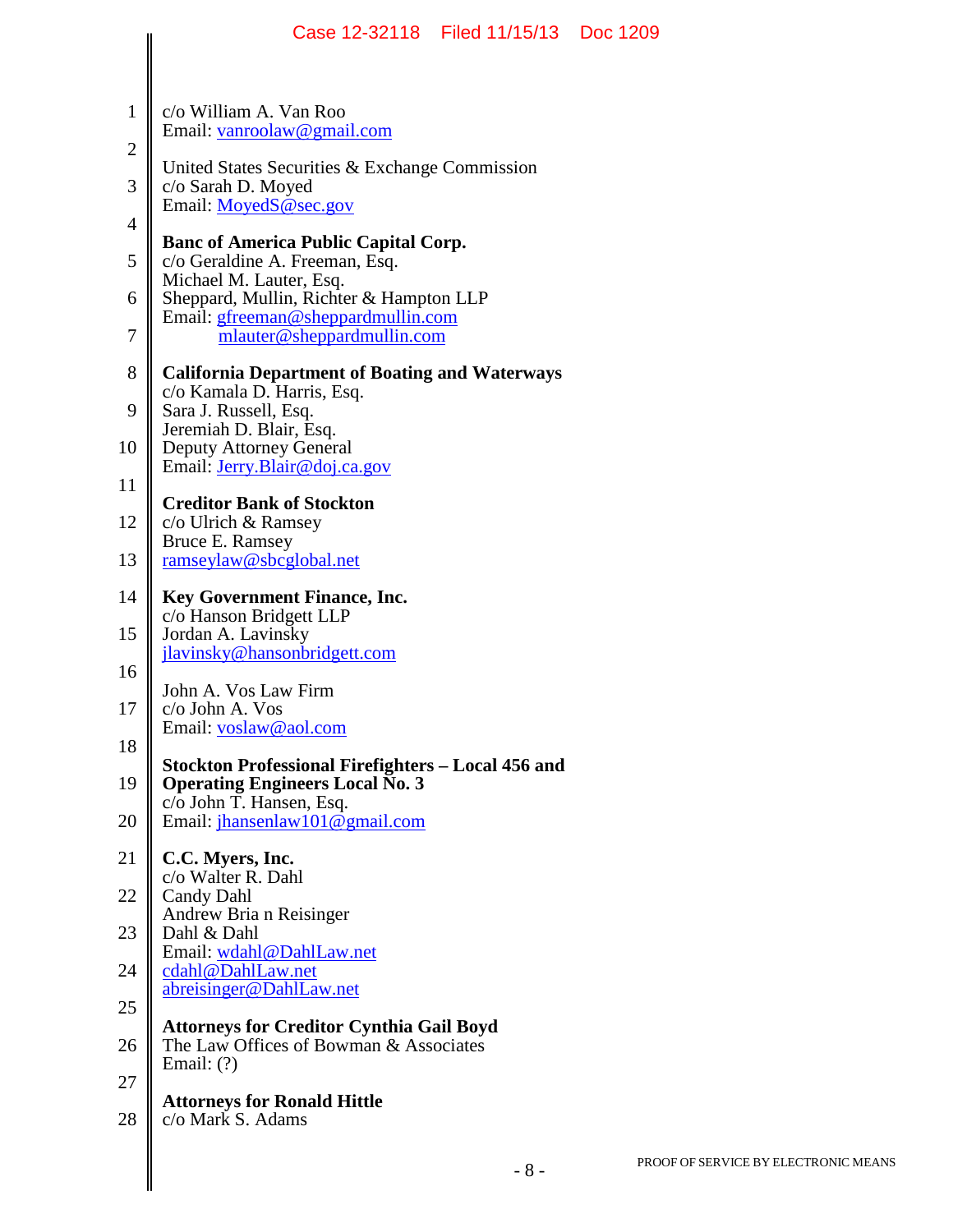|                | Case 12-32118   Filed 11/15/13   Doc 1209                                                                    |                    |
|----------------|--------------------------------------------------------------------------------------------------------------|--------------------|
| $\mathbf{1}$   |                                                                                                              |                    |
| $\overline{2}$ | c/o Dennis S. Lucey<br>Law Offices of Mayall Hurley<br>Email: MAdams@Mayallaw.com                            |                    |
| 3              | Joseph P. Buchman<br>Email: jbuchman@bwslaw.com                                                              |                    |
| $\overline{4}$ |                                                                                                              |                    |
| 5              | Dean G. Rallis Jr.<br>Email: drallis@sulmeyerlaw.com                                                         |                    |
| 6              | <b>Attorneys forCreditor Stockton</b>                                                                        |                    |
| 7              | <b>City Center 16, LLC</b><br>Walter & Wilhelm Law Group                                                     |                    |
| 8              | c/o Michael Wilhelm<br>Email: mwilhelm@W2LG.com                                                              |                    |
| 9              | <b>Attorneys for Pierce Manufacturing, Inc.</b>                                                              |                    |
| 10             | c/o Henry C. Kevane, Esq.<br>Pachulski Stang Ziehl & Jones LLP                                               |                    |
| 11             | Email: hkevane@pszjlaw.com                                                                                   |                    |
| 12             | Mary Ann Kilgore<br>Union Pacific Railroad Company                                                           |                    |
| 13             | c/o Mary Ann Kilgore; Shawn Lanka<br>Email: mkilgore@up.com;                                                 |                    |
| 14             | sdlanka@up.com                                                                                               |                    |
| 15             | <b>Attorneys to John Chiang, in his official capacity</b><br>as State Controller of the State of California, |                    |
| 16             | and the Office of the State Controller, State of California<br>c/o Marc S. Cohen                             |                    |
| 17             | Alicia Clough<br><b>KAYE SCHOLER LLP</b>                                                                     |                    |
| 18             | Email: marc.cohen@kayescholer.com<br>alicia.clough@kayescholer.com                                           |                    |
| 19             | <b>Interested Party</b><br>c/o Paul J. Laurin                                                                |                    |
| 20             | <b>BARNES &amp; THORNBURG LLP</b><br>Email: plaurin@btlaw.com                                                |                    |
| 21             | <b>Attorneys for Pacific Gas &amp; Electric Company</b>                                                      |                    |
| 22             | c/o Martha J. Simon<br><b>Law Offices of Martha J. Simon</b>                                                 |                    |
| 23             | Email: $mjs@mjsimonlaw.com$                                                                                  |                    |
| 24             | <b>Attorneys for California Law Enforcement Association</b><br>c/o Julie E. Oelsner                          |                    |
| 25             | <b>WEINTRAUB TOBIN CHEDIAK COLEMAN GRODIN</b><br>Email: joelsner@weintraub.com                               |                    |
| 26             |                                                                                                              |                    |
| 27             | <b>Attorneys for Redflex Traffic Systems, Inc.</b><br>c/o Fred B. Burnside                                   |                    |
| 28             | Hugh R. McCullough                                                                                           |                    |
|                | $-9-$                                                                                                        | PROOF <sub>0</sub> |
|                |                                                                                                              |                    |